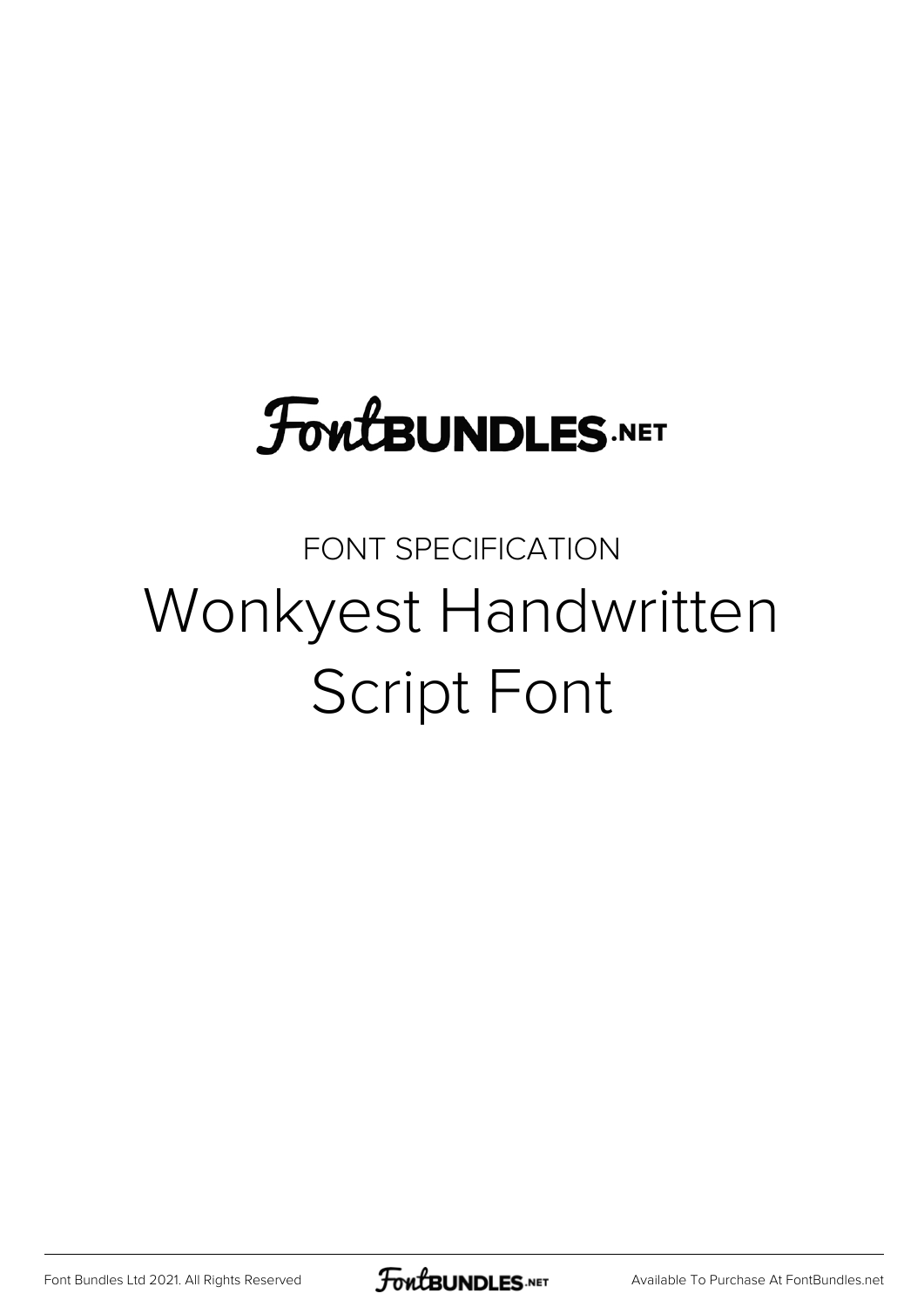## Wonkyest - Regular

**Uppercase Characters** 

ABCDE9GHIJKIMNOPQRSTU

 $VWX42$ 

Lowercase Characters

abcdefghijklmnopgretnumegs

**Numbers** 

 $0123456789$ 

## Punctuation and Symbols



All Other Glyphs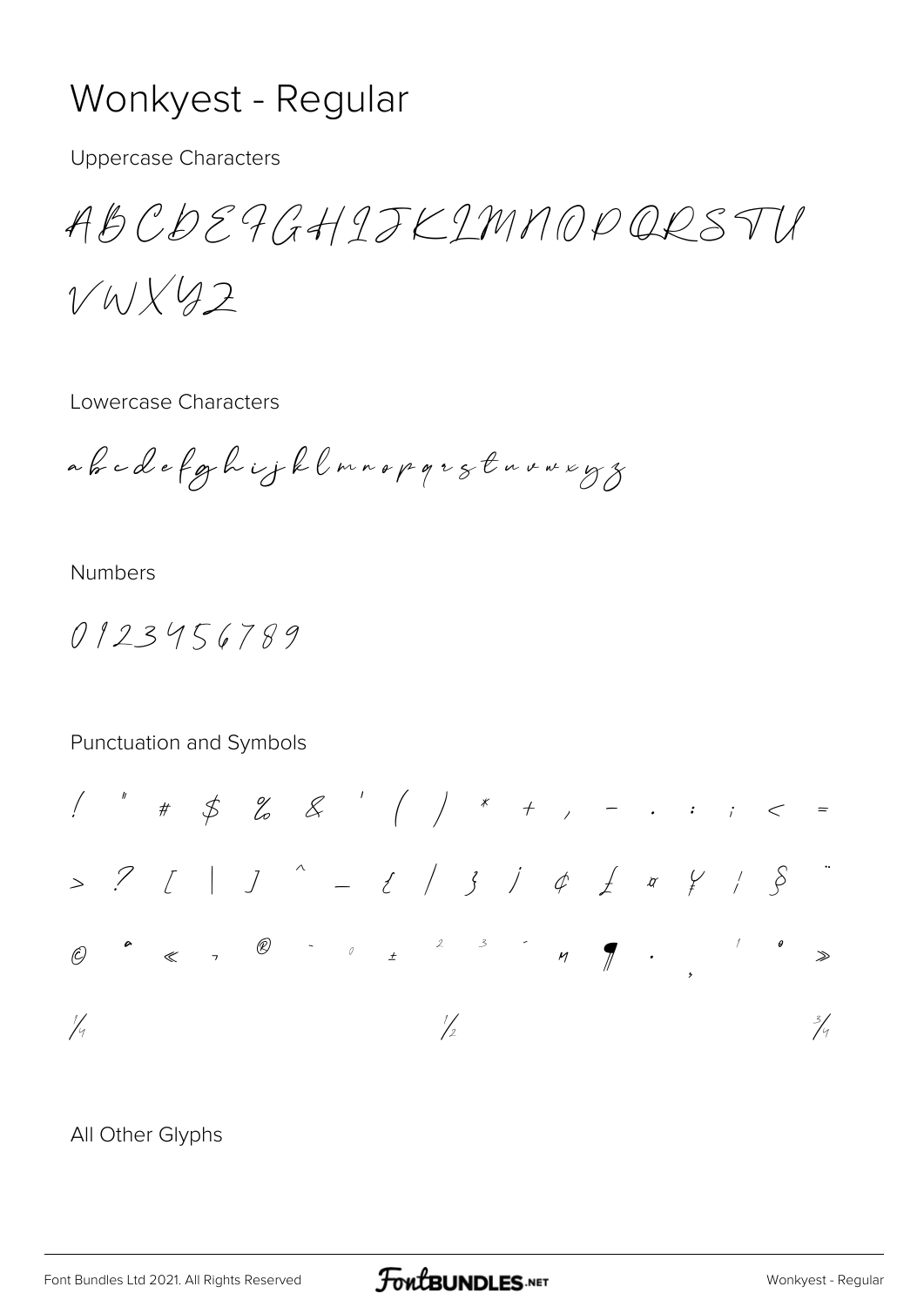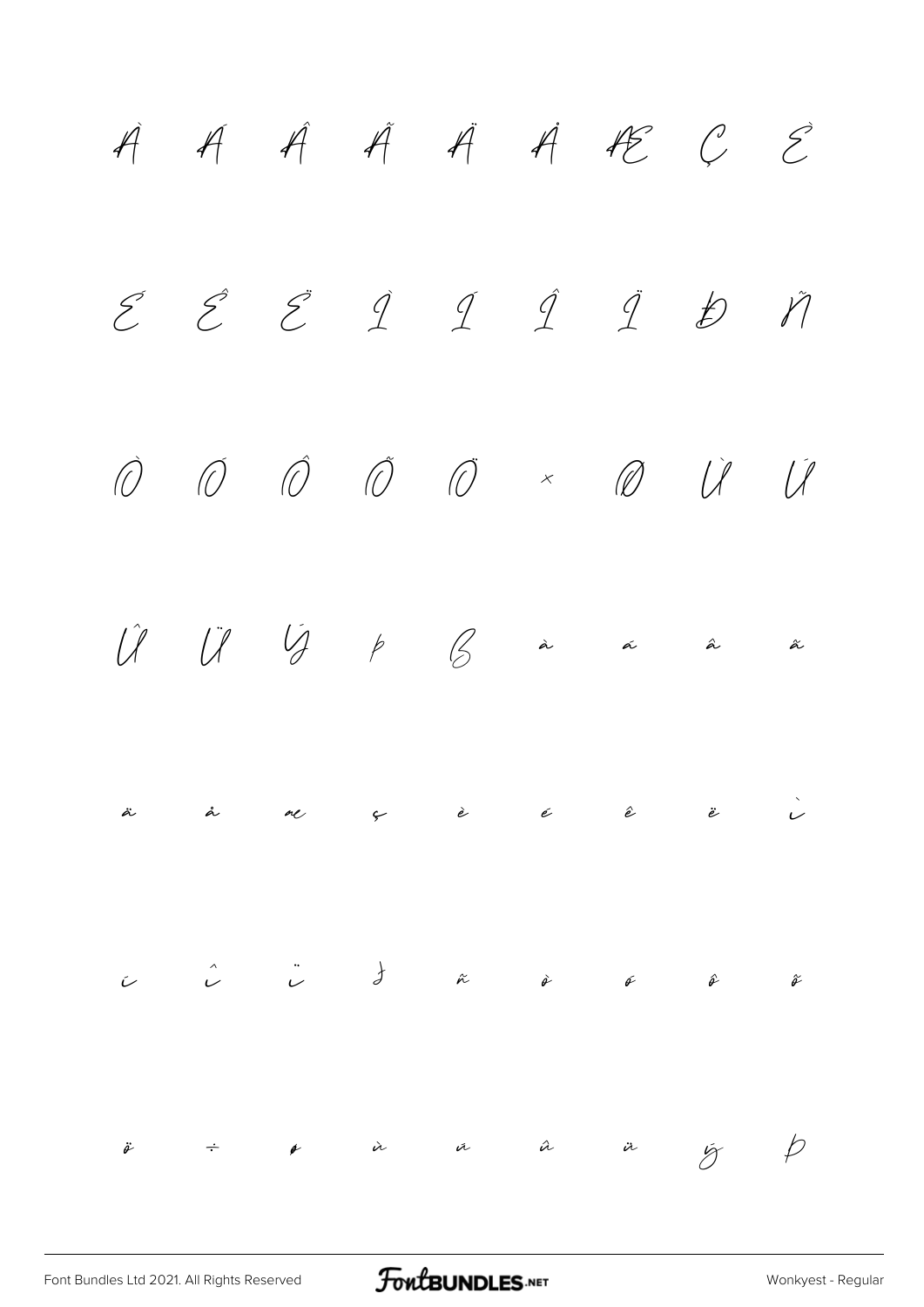